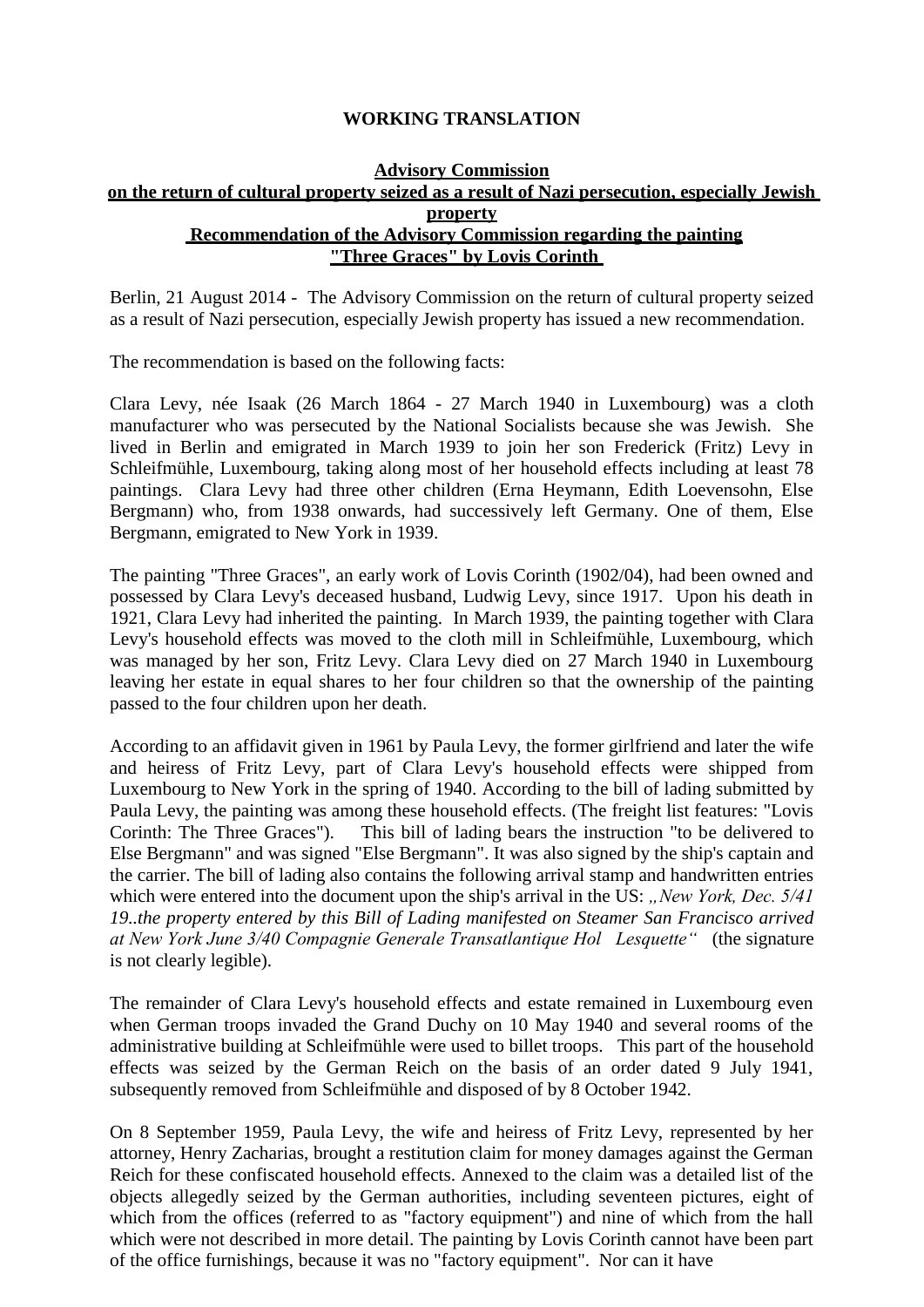been in the hall, because Rita Hubbard, one of Clara Levy's granddaughters, wrote in a letter that the painting had hung in her grandmother's dining room. The restitution claim was turned down, because there was no proof that the objects had been transferred from abroad to the territory of the German Reich.

From 1940 or 1941 until 1949, the painting "Three Graces" was located in the Buchholz Gallery Curt Valentin, New York. In a letter dated 15 February 1951, the art dealer Siegfried Rosengart (Lucerne) who resold the painting in 1949, wrote that he had reports from New York that Curt Valentin had "acquired (the painting) about ten years ago at a Public Auction Sale", i. e. circa 1941.

In 1949, the said Siegfried Rosengart sold the painting on commission for the Buchholz Gallery Curt Valentin, New York, to Prof. Dr Max Huggler, the Director of the Kunstmuseum Bern, and brought it to Bern.

In March 1950, the Bavarian State Painting Collections (Bayerische Staatsgemäldesammlungen) acquired the painting from Max Huggler or the Kunstmuseum Bern.

In 2002, Clara Levy's heirs filed a claim for the restitution of the painting arguing that it was confiscated as a result of Nazi persecution: They argued that one had to assume that German authorities intervened even before the planned shipment of the painting in May 1940, since the painting never reached the family members who had emigrated to the U.S.A. (New York). In this context, they argued, one also had to take into account the confiscation in 1941 of the household effects and other personal items of Clara Levy. Since her emigration in March 1939, these objects had been stored at the Luxembourg premises of her son, Fritz Levy (who had been living in Luxembourg since October 1938 and then moved to Brussels where he lived from August 1940 until July 1945). It was to be assumed that the painting was among these objects and had therefore not been shipped by freight vessel to New York. The heirs claimed that the bill of lading dated 11 May 1940 did not confirm that the cargo was actually shipped on board the vessel "San Francisco" which is indicated in the bill of lading, because there was no unequivocal proof that the ship actually left for New York at the time in

question. They also challenged the authenticity of the alleged signature of Clara Levy's daughter, Else Bergmann, on the receipt. An affidavit given by Peter Levy, a grandson and heir of Clara Levy, also confirmed that neither the painting nor the furniture ever reached the family in the U.S.A.

The Bavarian State Painting Collections refuse to restitute the painting arguing that there was nothing to indicate that it was misappropriated as a result of Nazi persecution either through confiscation by the Nazi authorities or by sale under duress. The cargo vessel "San Francisco" reached New York via Le Havre on 3 June 1940. There was proof that Clara Levy's household effects including the painting were handed over to Else Bergmann, one of Clara Levy's daughters and heirs. The museum states that for this reason it was safe to assume that the painting had been sold privately by the Levy family in 1941 in the U.S.A. The stamp on the bill of lading showed that the shipment - including the painting - actually reached its destination. The signature of Clara Levy's daughter, Else Bergmann, on the document proved that she received the shipment. The stamp of the photographer Studly on the reverse side of a photo that was taken of the painting proved that it was subsequently owned by Curt Valentin and constituted further evidence of the painting's arrival in New York. A photograph of the painting that is contained in the Curt Valentin Papers (Museum of Modern Art) is referred to as another piece of evidence showing that the painting was with Curt Valentin in the U.S.A.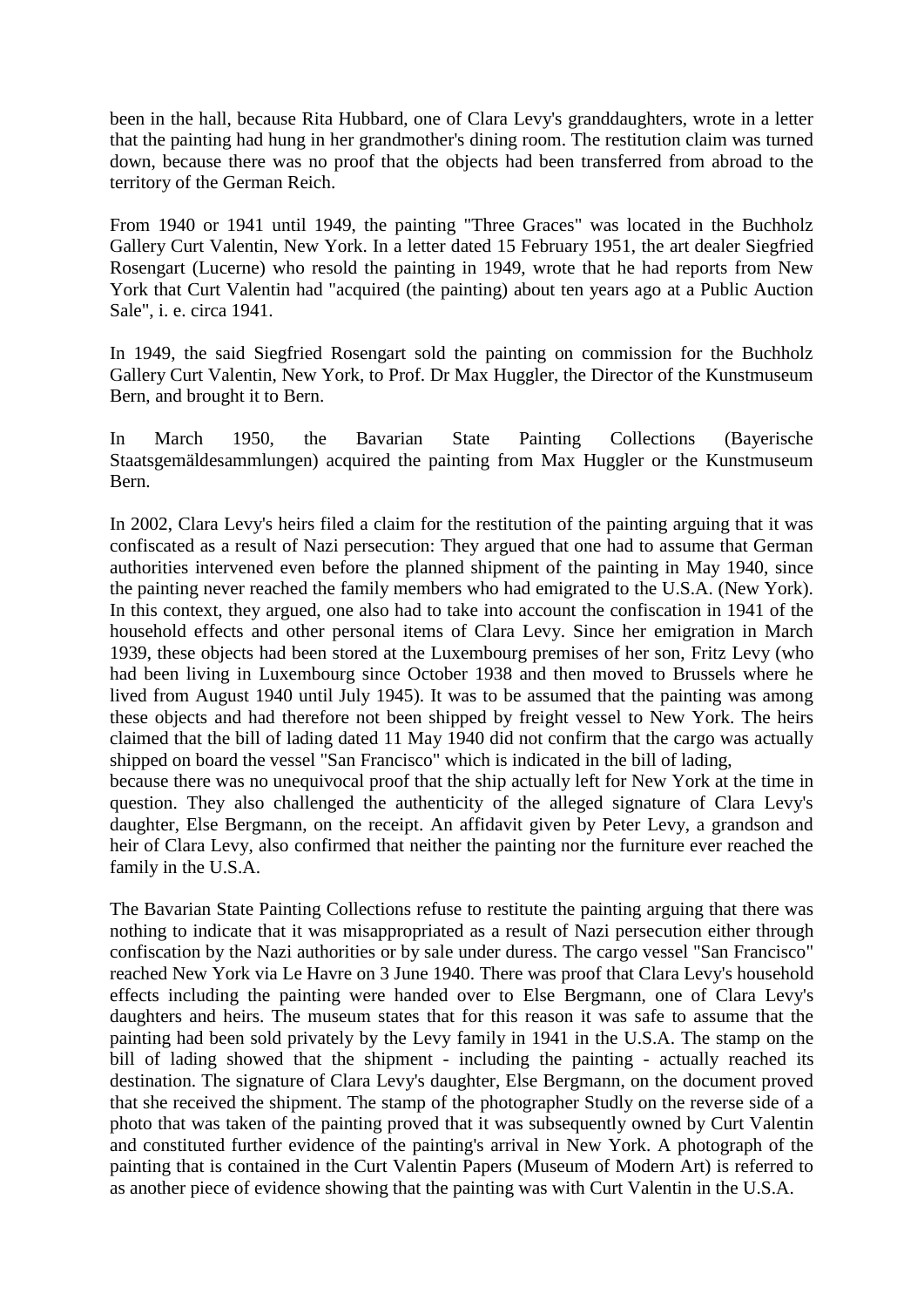According to Rosengart's letter the painting was consigned to and sold at a public auction in the U.S.A. by Else Bergmann or the heirs. The museum argues that there are no known cases of Curt Valentin having utilized works seized from persecuted individuals in Germany or in countries occupied by German troops. Nor are there any indications suggesting that Curt Valentin received the painting from German authorities or troops in the second half of 1941.

The parties were unable to reach an agreement and hence decided to submit the case to the Advisory Commission for a recommendation.

The Commission cannot recommend a restitution of the painting "Three Graces" by Lovis Corinth, because the undisputed facts do not warrant the conclusion that the heirs of Clara Levy lost the painting as a result of Nazi persecution. The undisputable fact that Clara Levy and her heirs were persecuted by the National Socialists because they were Jews, that they had to emigrate or conceal themselves for years, does not justify the conclusion that the painting was lost as a result of persecution. The Washington Principles stipulate that for a work of art to be recognized as having been seized as a result of Nazi persecution it must have been confiscated by the National Socialists or sold under duress without obtaining a fair price which the seller is free to dispose of.

The painting in question cannot have been part of the household effects confiscated by the Nazi authorities in Luxembourg, because in the reparations claim Paula Levy mentioned only the pictures in the office ("factory equipment") and the hall, whereas the painting in question hang in the dining room. Furthermore, the bill of lading explicitly lists the painting "Three Graces" as being part of the household goods that were shipped to New York. And finally it is in line with general experience that Fritz Levy would have shipped the lightweight and valuable paintings rather than the heavy pieces of furniture.

The arrival stamp and the handwritten entries on the freight documents show that there cannot be any reasonable doubt that the freight ship "San Francisco" and its cargo reached New York on 3 June 1940, where the painting listed in the freight list was to be delivered to Else Bergmann as indicated on the bill of lading. There is nothing to indicate that the French shipping company did not deliver the painting or that the US authorities intervened to prevent the delivery. How should Paula Levy, Fritz Levy's wife, have come by a copy of the bill of lading and of the freight list including the arrival stamp if Else Bergmann did not sign the bill of lading and take delivery of the household effects? Apart from that neither Paula Levy nor her attorney Henry Zacharias expressed any doubt in the reparations proceedings that the household effects including the painting had in fact arrived in New York.

Apart from these facts it seems extremely unlikely that the Nazi authorities would have shipped the painting to New York in the second half of 1941, i. e. in the middle of the war which was also waged in the Atlantic, particularly because it featured a classical subject from the early phase of Lovis Corinth's work and was not a work of avant-garde art or - in the parlance of the Nazi authorities - "degenerate art."

The fact that the painting was resold to Europe by Curt Valentin almost ten years later shows that in those years the market in New York was not particularly good for such rather traditional paintings. Why should the Nazi authorities have taken the risk of having the painting shipped to New York in the second half of 1941 even though it was not a work of "degenerate art" and even though they could not expect to obtain a good sales price in New York.

Now as before there is no reason to doubt the information provided by Siegfried Rosengart who, like Curt Valentin, was of Jewish origin and stated that the painting was bought by Curt Valentin in 1940 or 1941 at a public auction in New York. Why should Siegfried Rosengart or Curt Valentin have told any lies about this matter in 1951? There is nothing to suggest that Curt Valentin acquired the painting in an unlawful way.